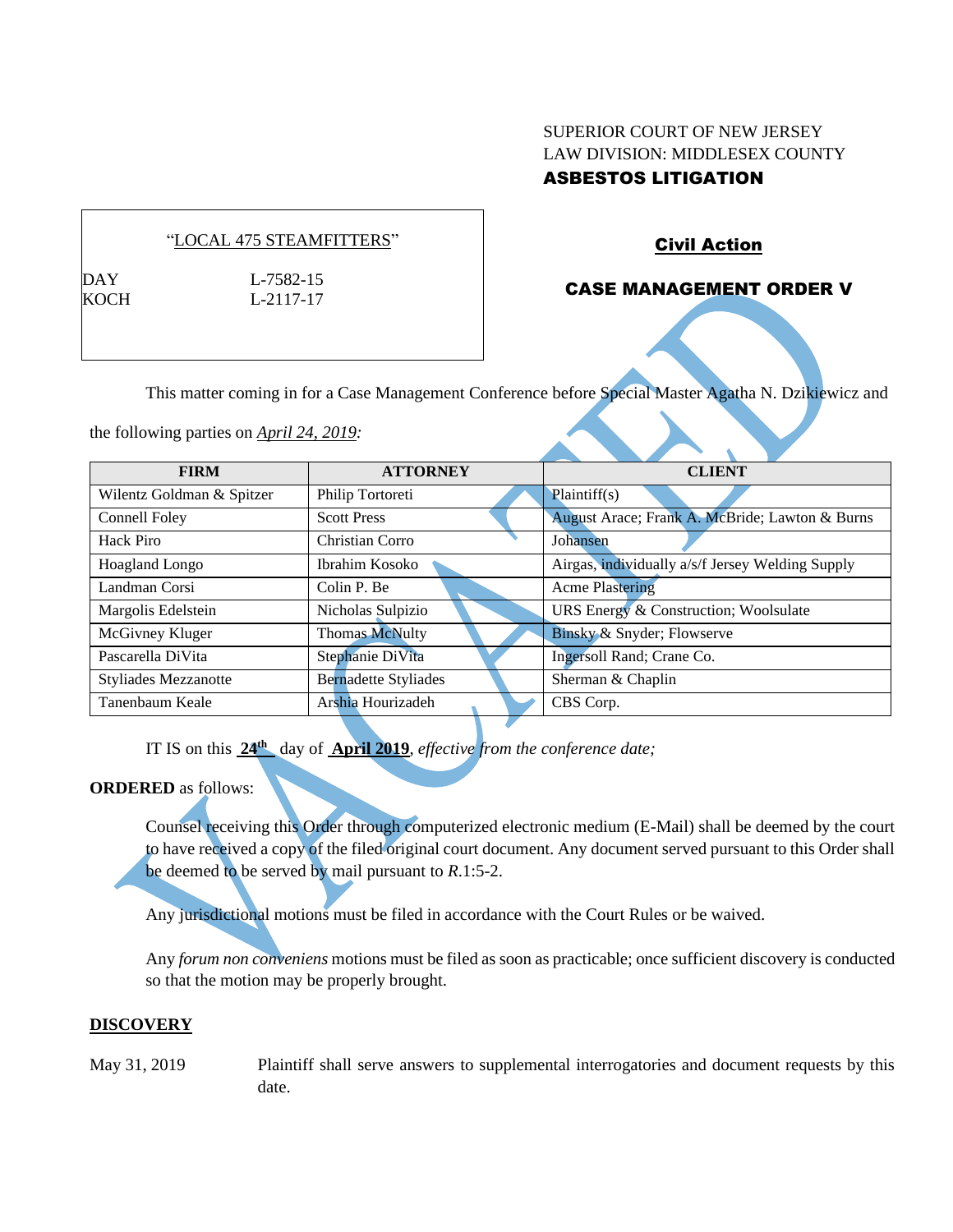| September 30, $2019$ | Plaintiff depositions shall be concluded by this date. Plaintiff's counsel shall contact the<br>Special Master within one week of this deadline if plaintiff depositions are not completed by<br>this date. |
|----------------------|-------------------------------------------------------------------------------------------------------------------------------------------------------------------------------------------------------------|
| September 30, 2019   | Fact discovery, including depositions, shall be completed by this date. Plaintiff's counsel shall<br>contact the Special Master within one week of this deadline if all fact discovery is not<br>completed. |

September 30, 2019 Depositions of corporate representatives shall be completed by this date.

#### **EARLY SETTLEMENT**

October 11, 2019 Settlement demands shall be served on all counsel and the Special Master by this date.

#### **MEDICAL EXPERT REPORT**

- December 16, 2019 The defense medical examination of plaintiff(s) shall be completed by this date.
- February 28, 2020 Defendants shall identify its medical experts and serve medical reports, if any, by this date. In addition, defendants shall notify plaintiff's counsel (as well as all counsel of record) of a joinder in an expert medical defense by this date.

#### **LIABILITY EXPERT REPORTS**

- January 17, 2020 Defendants shall identify its liability experts and serve liability expert reports, if any, by this date or waive any opportunity to rely on liability expert testimony.
- February 28, 2020 Plaintiff shall identify its rebuttal liability experts and serve rebuttal liability expert reports, if any, by this date.

#### **SUMMARY JUDGMENT MOTION PRACTICE**

- October 11, 2019 Plaintiff's counsel shall advise, in writing, of intent not to oppose motions by this date.
- October 25, 2019 Summary judgment motions shall be filed no later than this date.

November 22, 2019 Last return date for summary judgment motions.

# **EXPERT DEPOSITIONS**

March 27, 2020 Expert depositions shall be completed by this date. To the extent that plaintiff and defendant generic experts have been deposed before, the parties seeking that deposition in this case must file an application before the Special Master and demonstrate the necessity for that deposition. To the extent possible, documents requested in a deposition notice directed to an expert shall be produced three days in advance of the expert deposition. The expert shall not be required to produce documents that are readily accessible in the public domain.

#### **PRE-TRIAL AND TRIAL**

June 14, 2019 The settlement conference previously scheduled on this date is **cancelled**.

 $\_$  , and the set of the set of the set of the set of the set of the set of the set of the set of the set of the set of the set of the set of the set of the set of the set of the set of the set of the set of the set of th